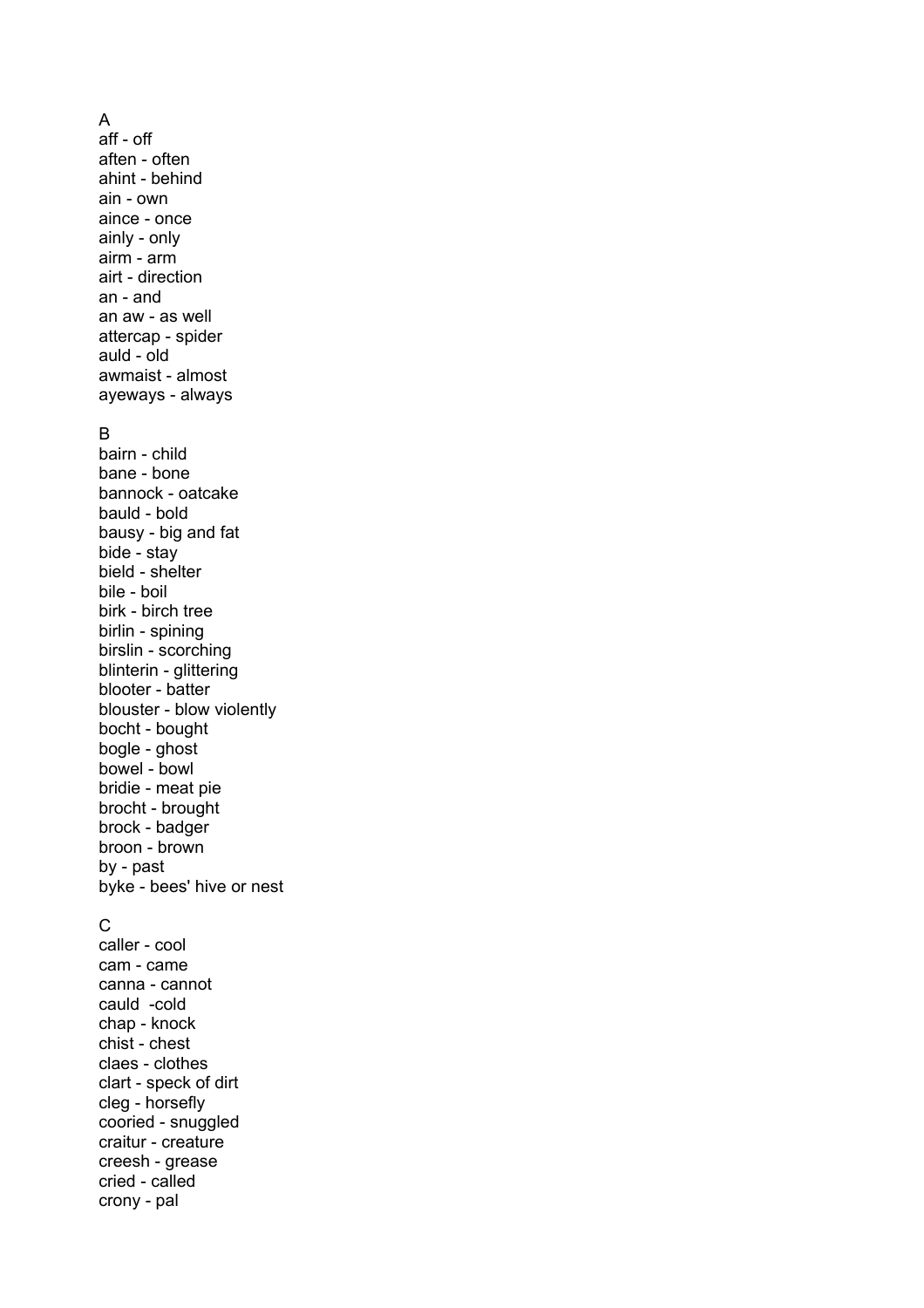croods - crowds cud - could cudna - could not cundie - drain

#### D

Daddy-lang-legs - cranefly dae - do daidlie - napkin dee - die deif - deaf dinna - do not dirled - whirled doon - down drap - drop drappit - dropped dreich - dreary

# E

ee - eye een - eyes efter - after eicht - eight

## F

fae - from feart - afraid fell - severe fernietickles - freckles fit - foot flair - floor flooer - flower footer - fiddly job fou - full fower - four fowk - folk frae - from freen - friend fund - found fyke - restless mood

### G

gae - go gaither - gather gaun - going gey - very gie - give glisterin - shiny grumphie - pig guid – good

### H

hae - have haill - whole hair shed - parting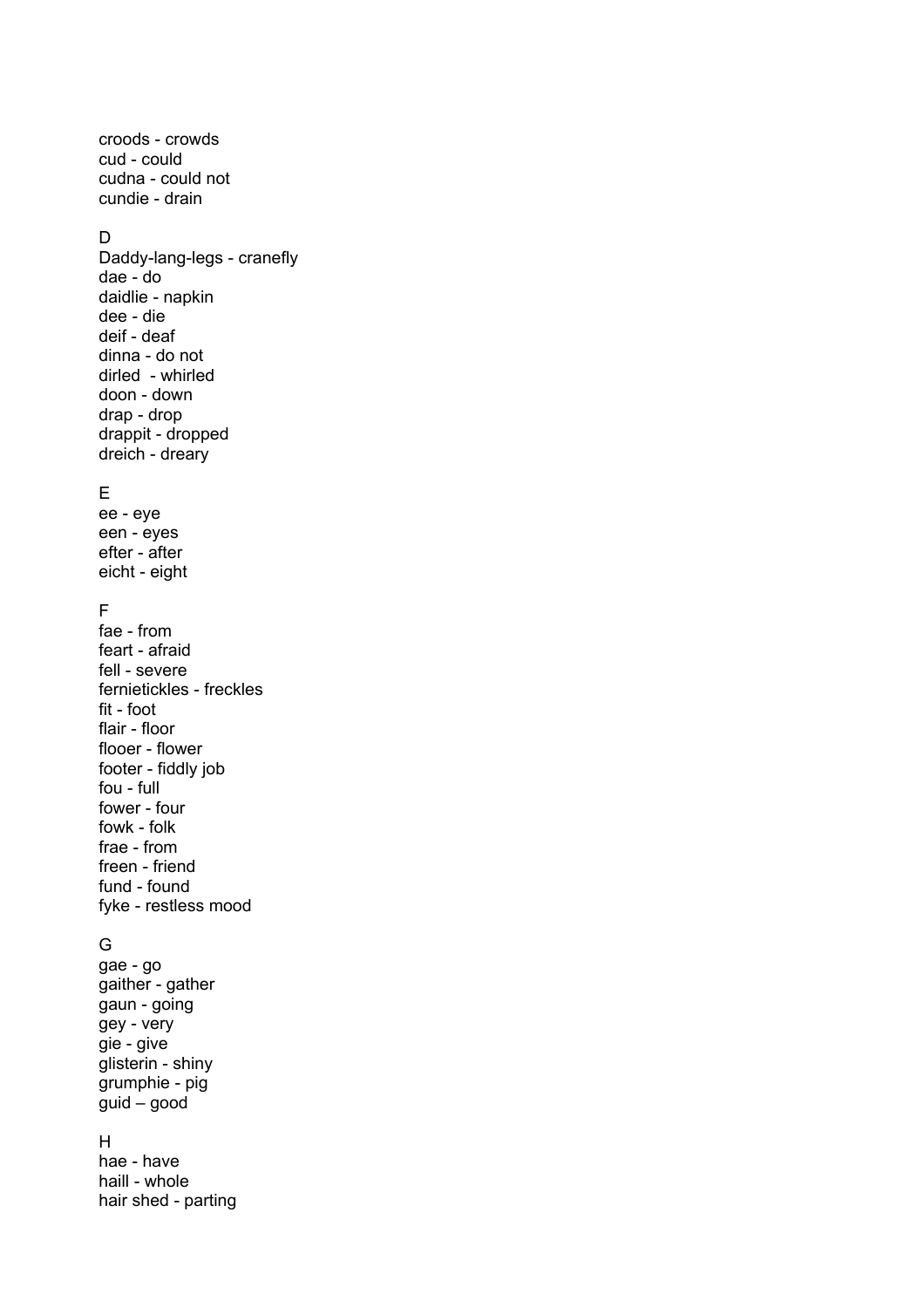hairy grannie - hairy caterpillar hame - home hantle - large number hauf - half haun - hand heeliegoleerie - topsy-turvy mess heels-ower-gowdie or heelstergowdie - upside down heid - head hert-seik - heartsick hinny - honey hirplin - limping hizzie - hussy hoo - how hunner - hundred I ingan - onion intae - into ither - other J jaunt - trip Jecky-forty-feet - centipede jeely - jelly jist - just joug - jug jouglin - juggling jurmummelt - tumbled about K kailworm - caterpillar keek - look ken - know L lang - long lowp - leap lug – ear M ma - my mair - more mak - make marra - marrow mauk - maggot mervel - marvel mibbe - maybe micht - might Michty me! - My goodness! mind - remember mony - many mooth - mouth mowdiewort - mole muckle - big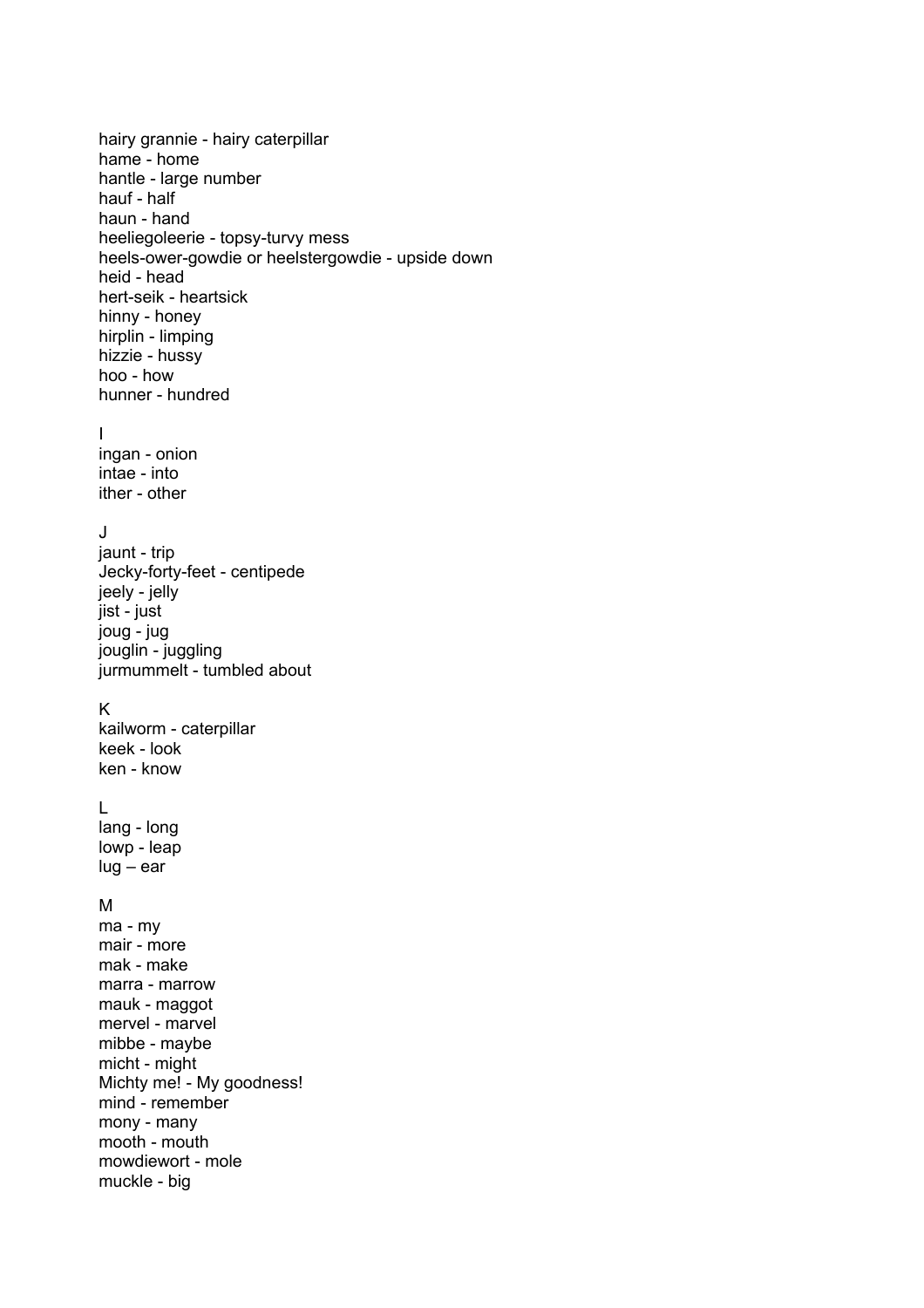# N

nae - no naebody - nobody neb - nose noo - now nor - than

## O

onything - anything oor - our oor - hour ower - over ower mony - too many oxter - armpit

## P

pat -pot peenie - apron peerie – spinning-top pit - put pooch - pocket poother - powder preen - pin pun - pound

### R

reekit - smoked reidcoat - ladybird richt - right roon - round rummle - rumble

## S

saft - soft saicont - second sair - sore sark - shirt saumon - salmon saut - salt scaddin - very hot scuil - school scullery - kitchen scunner - strong dislike sea-wammle - sea-sickness shair - sure sherp - sharp shouther - shoulder skeelie - skilful skinklin - sparkling skinnymalinkie - very thin skooshes - squirts slater - woodlouse smeddum - strength of character sook - suck soond - sound soople - nimble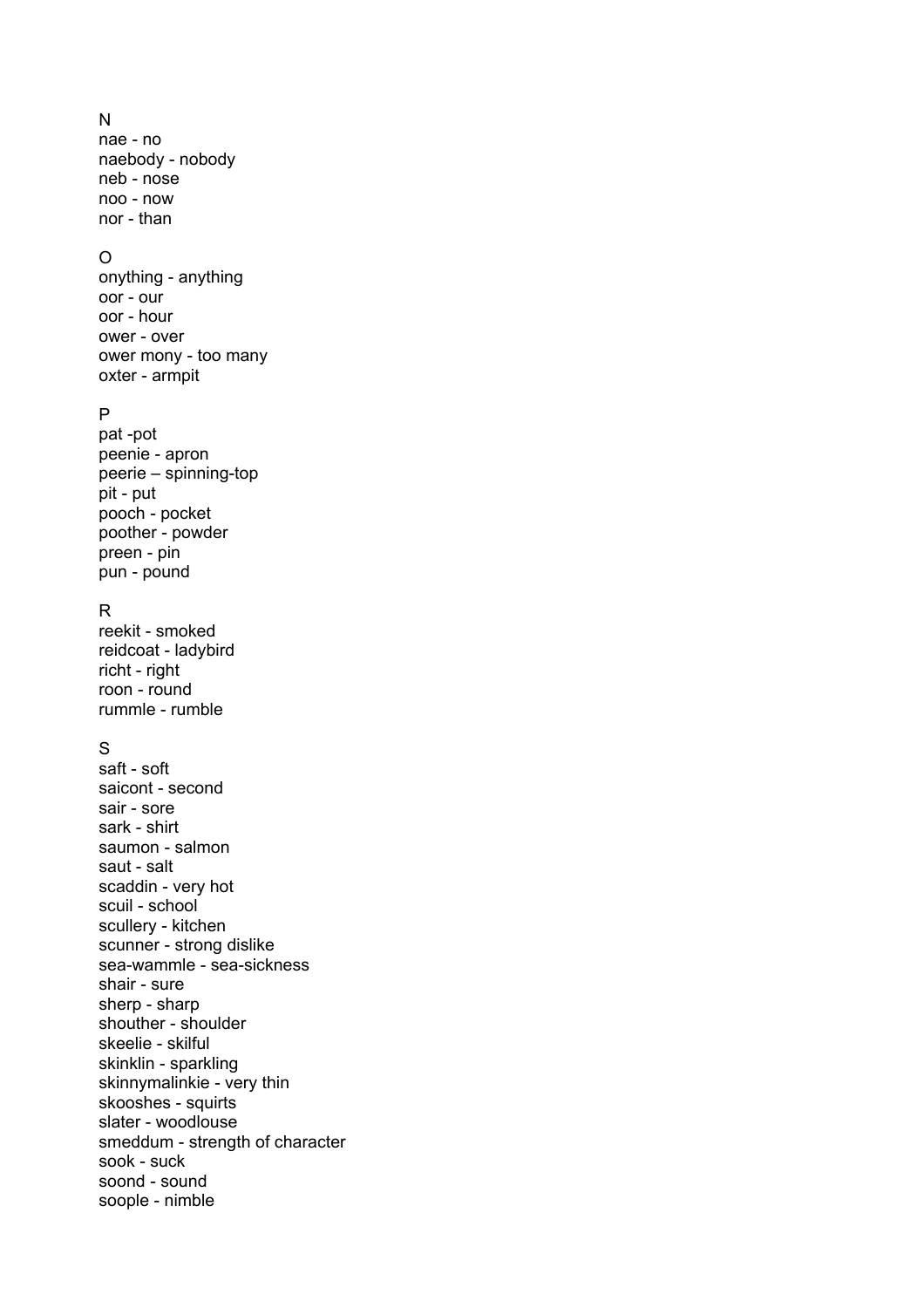sprauchelt - sprawled stane - stone stappit - full staunin - standing stecht - stuffed stert - start stookie - plaster stramash - uproar swallied - swallowed T tae - to tae - toe taen - taken tait - small amount tak - take tap - top tapsalteerie - upside down tattie - potato teuch - tough thegither - together thoosan - thousand thrang - busy tirrivee - fit of panic or bad temper twa - two V veesit - visit W warld - world wean - child weel - well wey - way wha - who whase - whose whaur - where wheech - rush whiles - sometimes whit - what whit for? - why? whit wey? - why? wi - with wid - wood wis - was wrang - wrong Y yaise - use ye - you yer - your yersel - yourself yett - gate yon - that